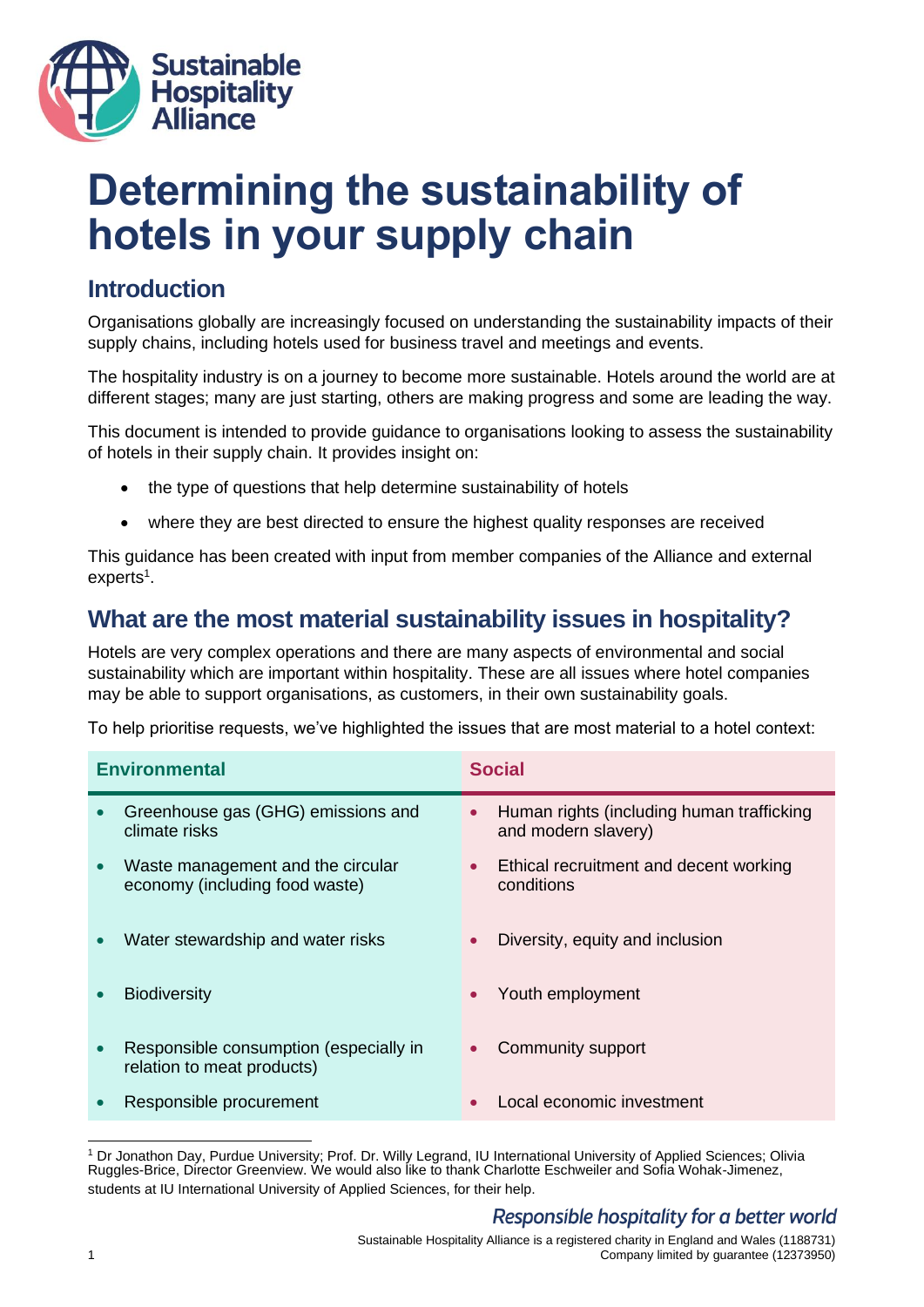# **Recommended steps**

Below are the steps for determining what sustainability information to request from hotels.

**1. Determine how your hotel partners can support your objectives**

Different information will be useful to you depending on your aims:

- Helping your business achieve its supply chain objectives and reporting requirements.
- Identifying hotels with particular guest-facing initiatives your travellers want to see.
- Screening hotels for particular sustainability practices.

#### **2. Determine the questions that will help achieve your objective**

Some ways to determine what questions to ask include:

- **Aligning with commonly used question sets.** Using question sets such as the Global Business Travel Association's (GBTA) free [Hotel RFP template,](https://www3.gbta.org/l/5572/2017-11-28/5clh6q?_ga=2.63302444.2000041246.1623939808-1727348359.1615464624) will ensure they are understood by hotels receiving them, which is likely to increase the quality of their responses.
- **Understanding what information hotel suppliers may be able to provide.** If commonly used questions don't meet your needs, it can be useful to understand what information hotel suppliers may be able to provide. Consider reaching out to some of your suppliers to request a meeting to discuss this with their sustainability representative.
- **Developing your own questions**. Try to ensure they:
	- o Have clear definitions and simple language to avoid the risk of misunderstanding.
	- o Are relevant to most hotels. Specific initiatives (such as occupancy-based heating, cooling and lighting or energy-efficient kitchen appliances) may not be relevant for each hotel type or prevalent in specific markets.
	- o Request data which has been calculated using commonly accepted methodologies (such as [HCMI](https://sustainablehospitalityalliance.org/resource/hotel-carbon-measurement-initiative/) and [HWMI](https://sustainablehospitalityalliance.org/resource/hotel-water-measurement-initiative/) – see Box 1 for further information) to ensure the responses you receive are comparable.
	- o Request only relevant information which you will incorporate in your decision making and/or reporting.

### **3. Determine who your questions should be directed to**

- Some sustainability efforts are managed at a **hotel level** e.g. food options, recycling capabilities and community support programmes.
- Other efforts may be managed at a **group- or brand-wide level** e.g. organisational policies, commitments or programmes.

The example questions below are split between those which are more relevant to hotels and those which could be directed to corporate account managers.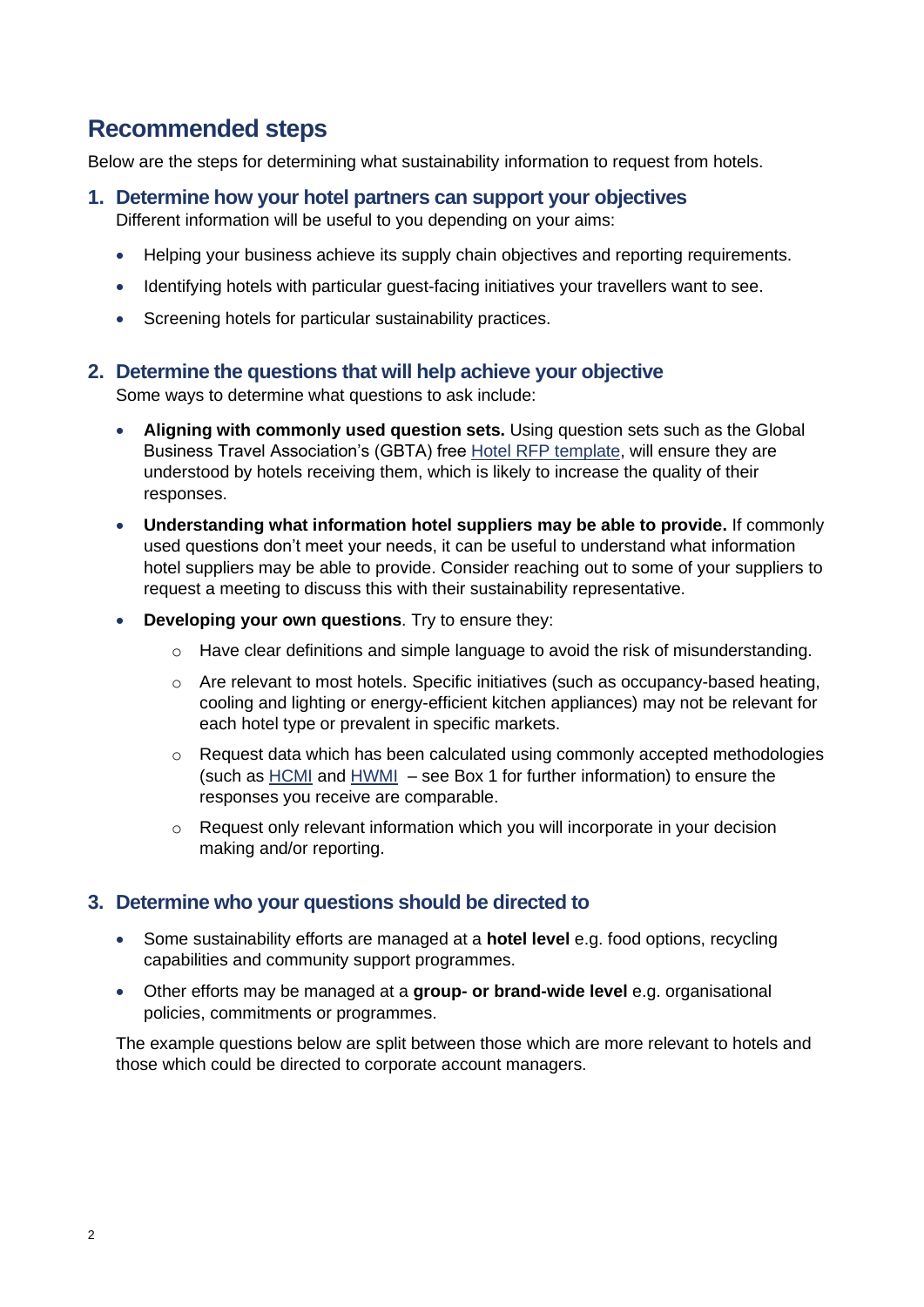# **Example questions for hotels**

The following are example questions that could be directed to hotels to assess their sustainability performance and practices.

- Different questions apply depending on what your organisation's objective is.
- You should aim to only ask for information you will use in your own decision making or reporting.
- See Box 1 for more information on understanding the data you receive.

#### **1. Measuring and evaluating environmental performance**

These types of example questions can help you understand and compare the environmental performance of hotels. They can also provide data which you might need to incorporate into your own reporting.

- What is the hotel's carbon footprint per occupied room, using the HCMI Methodology? Indicate the unit used (e.g. kgs or lbs).
- What is the hotel's carbon footprint per area of meeting space per hour, using the HCMI Methodology? Indicate the units used (e.g. kgs or lbs and  $m^2$  or ft<sup>2</sup>).
- What is the hotel's energy intensity? Indicate the metric used (e.g. BTU/ft<sup>2</sup> or kWh/m<sup>2</sup>).
- What percent of the hotel's total energy is renewable or covered by retired Renewable Energy Certificates or a Guarantee of Origin?
- What is the hotel's water use per occupied room using the HWMI methodology? Indicate the unit used (e.g. litres or gallons).
- What is the hotel's water use per area of meeting space per hour, using the HWMI methodology? Indicate the units used (e.g. litres or gallons and  $m^2$  or ft<sup>2</sup>).
- What percentage of the hotel's waste is diverted from landfill?



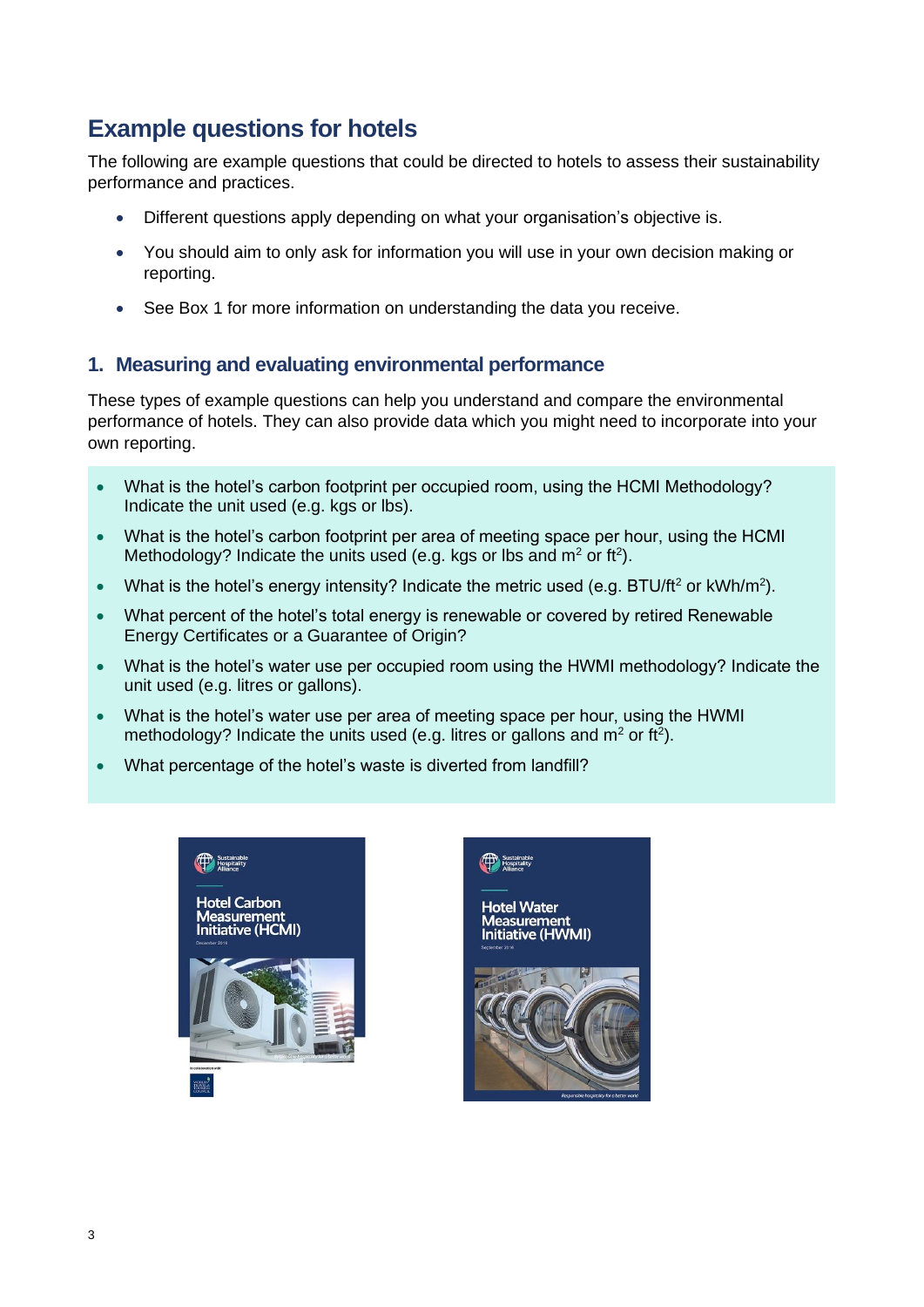## **Box 1. Understanding the environmental performance of hotels**

#### • **Climate and energy**

The energy intensity of a hotel can be a useful metric but does not provide the best picture of their climate-related impacts. It should be combined with an understanding of what portion of their energy comes from a reputable renewable energy source and an understanding of the greenhouse gas (GHG) emissions of the hotel.

HCMI [\(Hotel Carbon Measurement Initiative\)](https://sustainablehospitalityalliance.org/resource/hotel-carbon-measurement-initiative/) is the commonly accepted way to measure and compare scope 1 and 2 GHG emissions of hotels. It includes emissions related to fuels burnt on site (e.g. in gas boilers and company vehicles) and electricity used on site. It also accounts for emissions related to any outsourced laundry and refrigerants (e.g. used in air conditioning). Hotels can use HCMI for free to calculate their carbon footprint per occupied room and the carbon footprint of an area of meeting space per hour.

While scope 3 emissions (from a hotel's supply chain) are an important consideration for management of climate impacts, measurement of these emissions is particularly complex. As such, there is not yet an industry accepted way to measure scope 3 emissions of hotels but is understood as a need for future development.

#### • **Water**

HWMI [\(Hotel Water Measurement Initiative\)](https://sustainablehospitalityalliance.org/resource/hotel-water-measurement-initiative/) is the commonly accepted way to measure and compare water consumption of hotels. It includes metered (e.g. municipal) and unmetered (e.g. borehole) sources of water used by a hotel and also accounts for water used by any outsourced laundry providers. Hotels can use HWMI for free to calculate their water footprint per occupied room (per night) and the water footprint of an area of meeting space per hour.

#### • **Waste**

Historically, the most comparable way to measure waste-related performance of hotels has been through the percentage diversion from landfill.

In September 2021, WWF released the [Hotel Waste Measurement Methodology,](https://sustainablehospitalityalliance.org/resource/hwmm/) a commonly agreed methodology for measuring waste in hotels, including food waste, to help guide accurate tracking. As a new methodology, hotels may need some time to acquaint themselves with it before being able to provide figures.

#### • **Ensuring a fair comparison**

If you are using performance data to compare different hotels, it is important to remember that a hotel's environmental performance can be impacted by factors such as their geographic location, differing local sustainability issues, and service level. For example, it would be unrepresentative to compare the performance of a 5\* hotel in Dubai to a 3\* hotel in London.

The [Cornell Hotel Sustainability Benchmarking Index \(CHSB\)](https://greenview.sg/chsb-index/) is an industry-led global collection and benchmarking initiative, with data on energy, water and carbon emissions from over 20,000 hotels around the world and is available free of charge. The CHSB dataset uses the HCMI and HWMI methodologies and can be used to compare the information that hotels provide to industry benchmarks for hotels of the relevant service level and location to ensure you get a reasonable indication of their performance.

CHSB will incorporate WWF's waste methodology to enable benchmarking of waste as well.

#### • **Estimating carbon data**

If you need carbon data to include in your reporting but hotels aren't able to provide it, you can use the [Greenview Hotel Footprinting Tool](https://www.hotelfootprints.org/footprinting) to estimate the carbon footprint of a hotel stay or meeting in particular location. This free tool uses HCMI and data from CHSB to make the calculation instantly.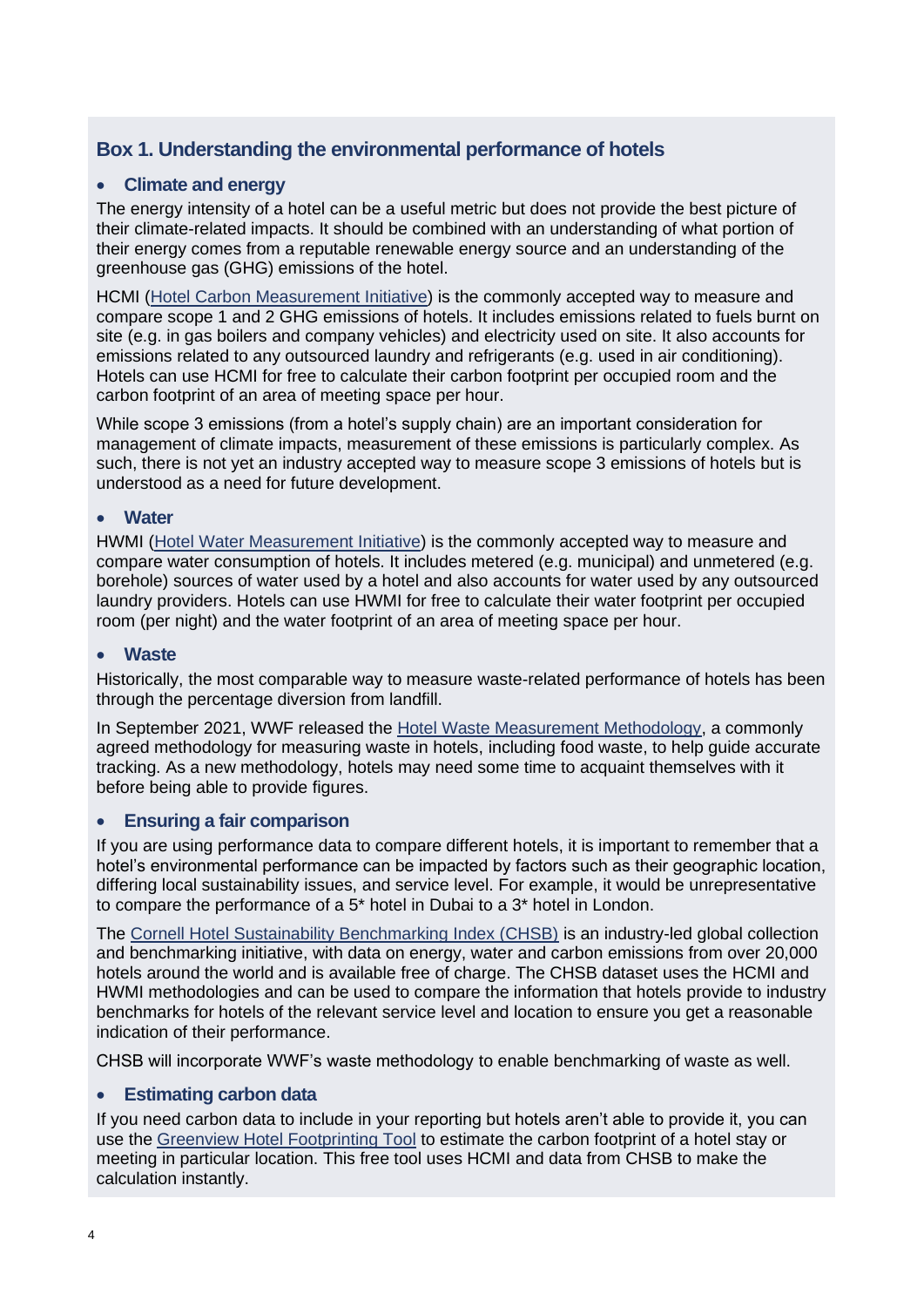## **2. Identifying guest-facing initiatives**

These types of example questions can help you identify which hotels have particular guest-facing initiatives. Consider which are the most important ones that your travellers would want to see.

| <b>Environmental</b> |                                                                                                                                                         |           | <b>Social</b>                                                                                                           |  |
|----------------------|---------------------------------------------------------------------------------------------------------------------------------------------------------|-----------|-------------------------------------------------------------------------------------------------------------------------|--|
|                      | Does the hotel offer sustainable<br>housekeeping options e.g. a towel reuse<br>programme or housekeeping opt-outs?                                      | $\bullet$ | Does the hotel highlight or promote local<br>culture/eco tourist spots or produce?                                      |  |
|                      | Does the hotel's food options feature<br>responsibly sourced ingredients (e.g.<br>certified as sustainable or ethically<br>produced)?                   |           | Does the hotel source produce from the<br>local community? Ensure to define what<br>'local' means to your organisation. |  |
|                      | Does the hotel offer both vegetarian and<br>vegan meal options?                                                                                         | $\bullet$ | Does the hotel have a community support<br>programme that guests can participate in?                                    |  |
|                      | Does the hotel reduce guest-facing plastics<br>e.g. large format bathroom amenities,<br>water refilling stations or only offering<br>straws on request? | $\bullet$ | Does the hotel provide information to<br>guests about how to visit local attractions<br>responsibly?                    |  |
|                      | Does the hotel have electric vehicle<br>charging stations?                                                                                              |           |                                                                                                                         |  |
|                      | Does the hotel offer waste recycling for<br>quests?                                                                                                     |           |                                                                                                                         |  |

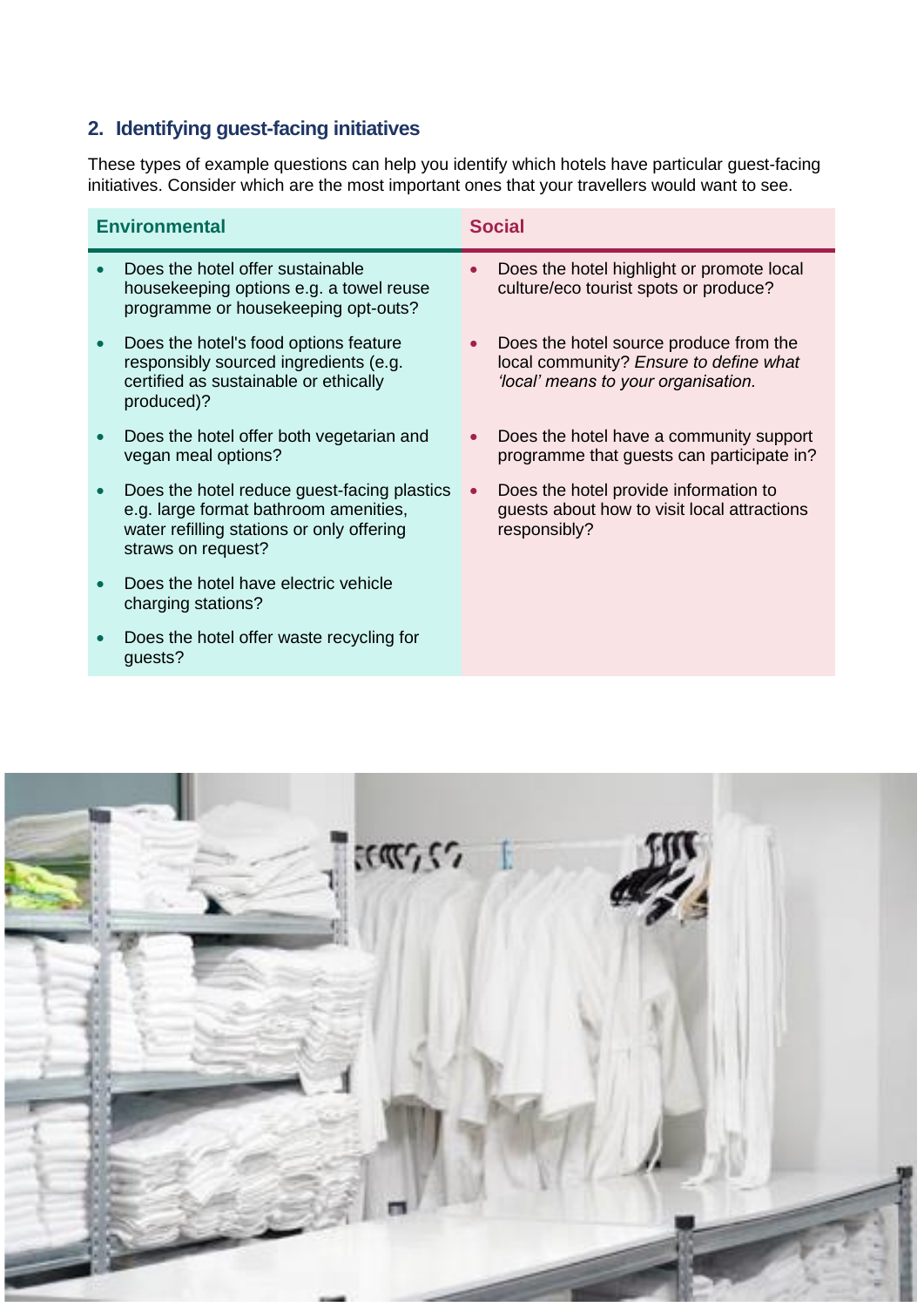## **3. Screening hotels for sustainability practices**

These types of example questions can provide information to help you screen hotels based on the sustainability practices you would like them to have. Consider which practices are the most important to you and will have an impact on your decisions.

| <b>Environmental</b> |                                                                                                                              | <b>Social</b> |                                                                                                                               |
|----------------------|------------------------------------------------------------------------------------------------------------------------------|---------------|-------------------------------------------------------------------------------------------------------------------------------|
| $\bullet$            | If the hotel has a third party audited<br>environmental certification or eco-label,<br>please provide the name. <sup>1</sup> | $\bullet$     | Does the hotel group hire from<br>disadvantaged groups locally?                                                               |
| $\bullet$            | Does the hotel offer carbon offsetting for<br>meetings and/or guest rooms?                                                   | $\bullet$     | Does the hotel help local people build a<br>career within hospitality by hiring them and<br>assisting with their development? |
|                      | Does the hotel have a documented<br>responsible sourcing initiative?                                                         | $\bullet$     | Does the hotel support or promote<br>development of local small/medium<br>businesses?                                         |
|                      | Does the hotel have a waste and/or food<br>waste reduction strategy?                                                         | $\bullet$     | Does the hotel have a community<br>engagement or development programme?                                                       |
| $\bullet$            | Does the hotel have documented plans to<br>reduce energy and water consumption?                                              | $\bullet$     | Does the hotel have an employee<br>wellbeing programme?                                                                       |
| $\bullet$            | Does the hotel ban foods and items<br>created from endangered species from on-<br>site restaurants and shops?                |               |                                                                                                                               |
|                      | Does the hotel contribute to the restoration<br>of nature?                                                                   |               |                                                                                                                               |

## **Hotel sustainability certifications**

**<sup>i</sup>For more information about certifications relevant to hotels see our [factsheet.](https://sustainablehospitalityalliance.org/resource/hotel-sustainability-certifications-factsheet/)**